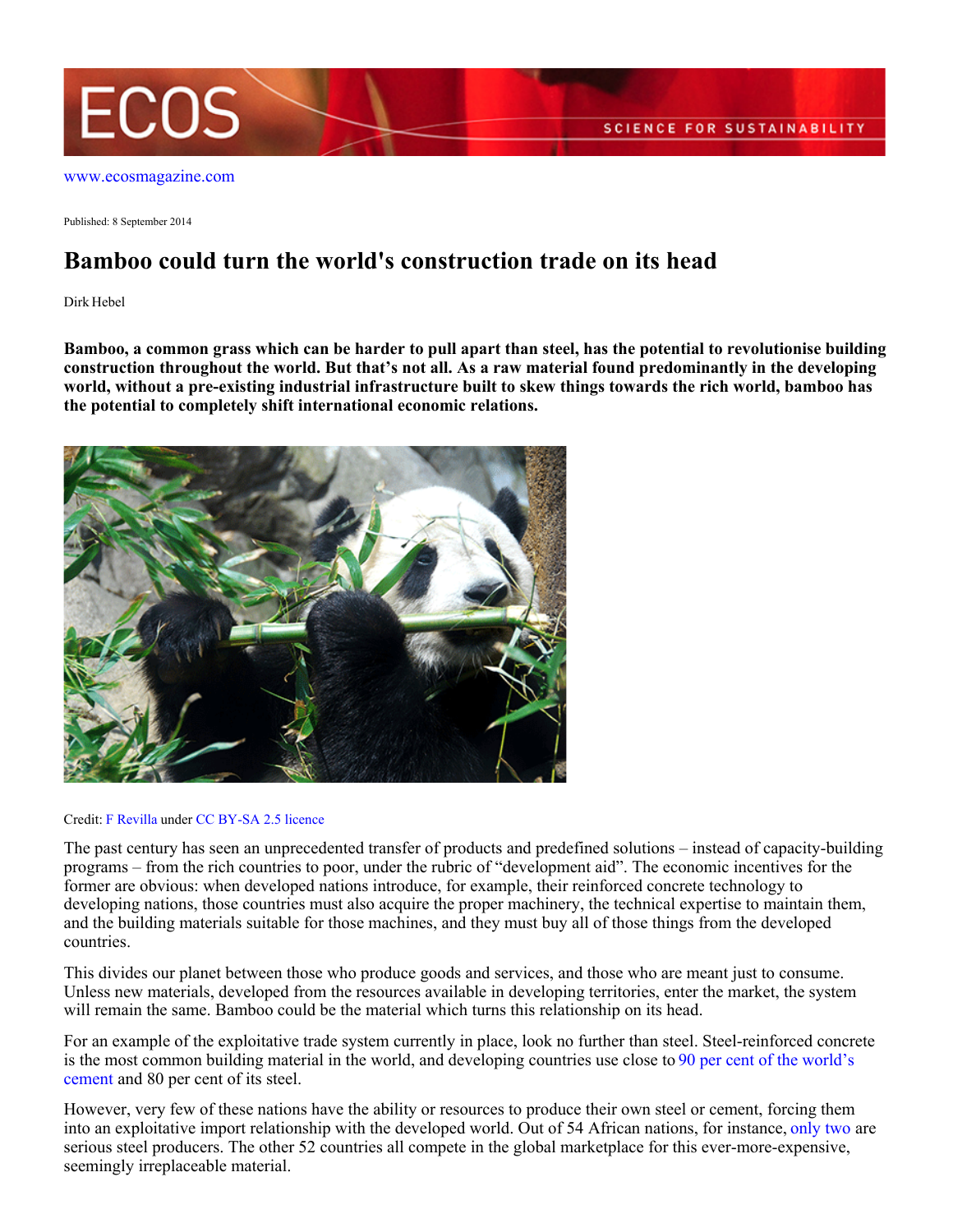But steel is not irreplaceable. Bamboo provides a material alternative, and it grows in the tropics, an area that coincides closely with the developing world. One of nature's most versatile products, bamboo belongs to the botanical family of grasses and is extremely hard to tear apart.

Its strength comes from the way the grass evolved, adapting to natural forces. In contrast to wood, the bamboo culm or haulm – botanical terms for the stem of a grass – is thin and hollow. This allows it to move with the wind, unlike a tree, which tries to simply withstand any natural forces it is exposed to. This adaptation for flexible movement required nature to come up with a very light but tension-resistant fibre in the bamboo culm which is able to bend in extreme ways without breaking. Bamboo is harder to pull apart than timber or even reinforced steel.

Bamboo is also a highly renewable and eco-friendly material. It grows much faster than wood, and is easy to obtain in great quantity. It is also known for its unrivalled capacity to capture carbon and could therefore play an important role in reducing carbon emissions worldwide – another advantage for developing nations in light of the trade in carbon emission certificates.

Simply from an economic perspective, most developing nations should be interested in the material. It could strengthen local economies and lower dependency on international markets.

## **Fibre extracts**

The great social, economic, and material benefits of bamboo and its widespread availability are not reflected in the demand for the material, however. Despite its strengths, bamboo has a number of weaknesses as a construction material. Water absorption, swelling and shrinking behaviour, limited durability, and vulnerability to fungal attacks have limited most applications of bamboo so far.

Today, bamboo usage is generally limited to being a structural component in regions where it reflects local architectural traditions; early attempts to use it as an untreated, non-composite reinforcement material in concrete were not successful.

But bamboo fibre could be extracted and combined with other materials to create a composite, harnessing its natural strengths as part of a viable building material, an alternative to steel and timber. Indeed, this is exactly what researchers at ETH Singapore's [Future Cities Laboratory](http://www.futurecities.ethz.ch/) are working on.

There are approximately 1400 known species of bamboo, which comes in all sorts of shapes, sizes and strengths. Using new technologies, we're studying which bamboo species are most suited for usage in construction and how we can overcome some of its limitations by combining bamboo with adhesive matter.

[Bamboo composite material](http://www.futurecities.ethz.ch/project/bamboo/) can be produced in any of the familiar shapes and forms in which steel and timber are produced. Like them, the material can be used to build wall structures for houses or any other buildings. More interestingly, it can be used for specific applications that best take advantage of the material's tensile strength, such as reinforcement systems in concrete or beams for ceilings and roof structures.

## **Cheap and easy**

Today, bamboo costs less than a quarter as much, by weight, as steel reinforcement. And because steel is 15 times denser than natural bamboo, the figures by volume are even more extreme. In South-East Asia alone, there is enough bamboo already in cultivation to meet equivalent demand for construction steel 25 times over.

Bamboo largely grows in developing countries which, with this new technology, could potentially develop substantial value chains. Farmers, collection centres, distributors and, finally, production facilities could form a strong economic power – so long as the bamboo is not simply exported as a raw material.

Developing countries must develop and sustain knowledge and industrial know-how in order to strengthen their economic capacities. The production of a high-strength building material could establish strong new rural-urban linkages and create an alternative source of revenue for farmers. Expanding cultivation would help farmers in other ways, too; due to its fast growth, bamboo can secure open soil and protect it against erosion. Being a grass, bamboo also keeps the water table high and therefore improves the productivity of adjacent fields planted with food crops.

Bamboo could play an important role not only as a traditional construction resource but also as the major component of an industrialised product, enabling the creation of a "smoke-free" industry in developing nations.

*[Dirk Hebel](http://www.futurecities.ethz.ch/person/asst-prof-dirk-hebel) is Assistant Professor of Architecture and Construction at the Future Cities Laboratory in Singapore. Prior*